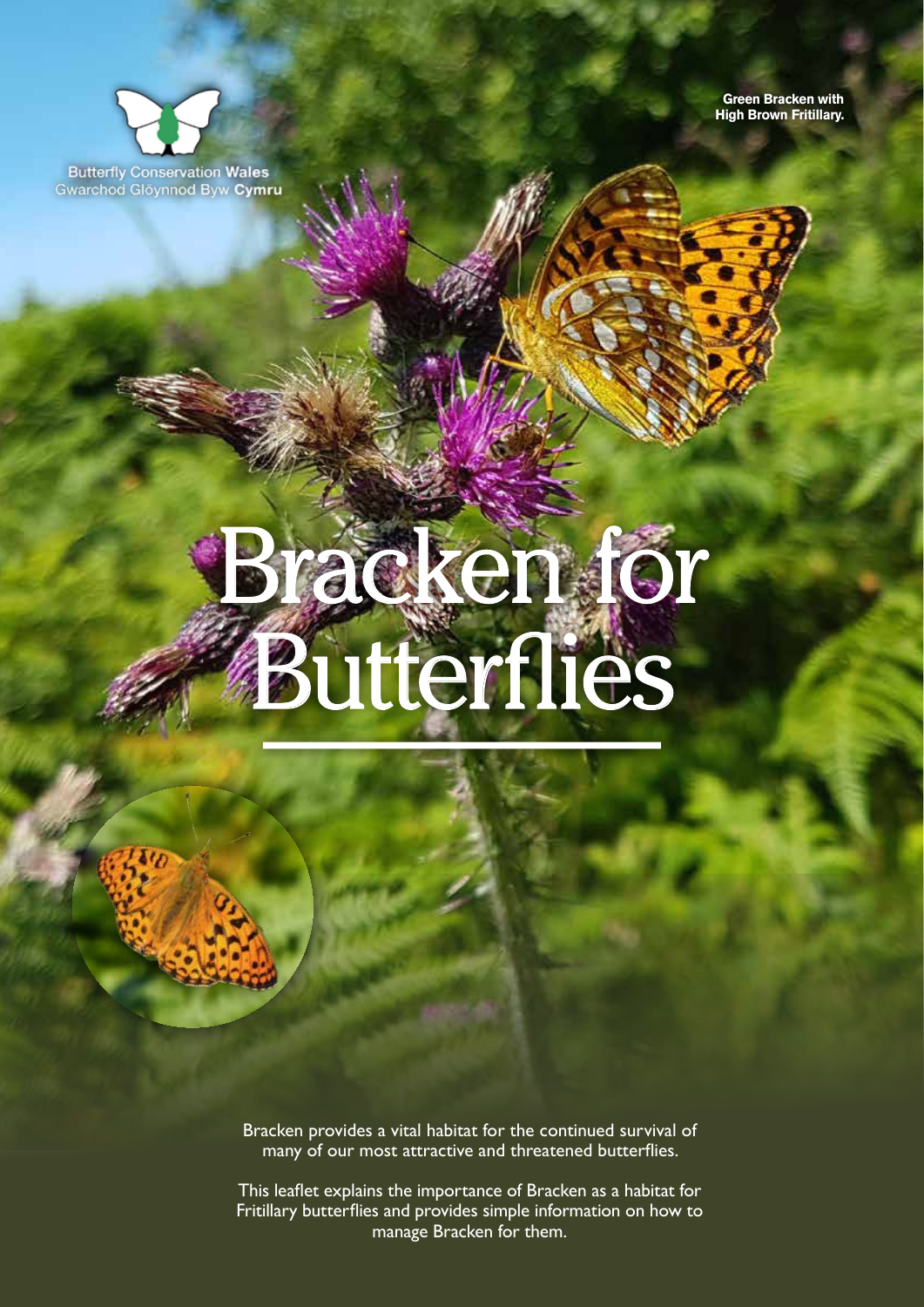



In lowland areas of Wales, Bracken provides a vital habitat for four species of Fritillary butterfy: the High Brown Fritillary, Pearlbordered Fritillary, Dark Green Fritillary and Small Pearl-bordered Fritillary.

The High Brown and Pearl-bordered Fritillaries are two of Britain's most rapidly declining butterfies. Many colonies have been lost due to changes in woodland management practice, such as the abandonment of coppicing, and have become increasingly restricted to areas of rough grassland and Bracken. The Dark Green and Small Pearl-bordered Fritillaries occur in Bracken mosaics but also breed in several other habitats.

Changes in management of Bracken habitats are also threatening many Fritillary colonies. Abandonment of grazing and under-grazing can lead to domination by Bracken and the loss of ground flora on which the Fritillaries depend. Overgrazing can cause an increase in grass cover, which is particularly detrimental to the High Brown Fritillary. In recent years, an additional threat has been pressure from tree planting.



Habitats suitable for Fritillary butterfies occur in sunny, sheltered situations often where there is a mix of grass, Bracken and scrub. Bracken fronds act like a woodland canopy, allowing a ground flora of mixed woodland plants (e.g. Violets, Wood Sage and Bugle) or acid grassland plants (e.g. Tormentil) to flourish. These plant communities can occur on open hillsides, in woodland clearings or at woodland edges, with those on south-facing slopes being most favoured. Dead Bracken is also vitally important, creating warm microclimates which help caterpillars develop. Unsuitable Bracken habitats tend to occur on more acidic soils where Violets are rare or absent, or in upland areas too exposed for butterfies.

It requires a mosaic of moderate Bracken cover with grassy patches on warm, dry slopes with Common Dog-violet. The adult butterfy fies from mid-June to August and is often seen feeding on flowers, such as Marsh Thistle,

Within Bracken stands, each Fritillary species occupies a distinct microhabitat that is thought to refect the temperature requirements of the caterpillar. On some sites several species of Fritillary may be found, however, females will choose different places within the site to lay their eggs.





Bracken (Pteridium aquilinum) is a natural component of many habitats, from open hillside to woodland. This large fern favours dry, acidic soils and spreads by underground rhizomes. Bracken stands can provide a valuable habitat for many species of wildlife. It is, however, a successful coloniser that can encroach into other species-rich habitats and can form dense monocultures.

# **The importance of Bracken Bracken Bracken Bracken Bracken Bracken Bracken Bracken Bracken Bracken Bracken Bracken Bracken Bracken Bracken Bracken Bracken Bracken Bracken Bracken Bra**

## **Bracken**

on spring flowers such as Violets, Bugle and Dandelion. Eggs are laid singly, usually on dead Bracken or leaves near to Violets and occasionally on Common Dog-violet. Caterpillars hibernate within Bracken fronds or dead leaves of Bramble or Oak. Caterpillars emerge in early spring, so the warmth of the Bracken microhabitat is crucial to their development. They pupate on the ground under dead Bracken and leaves.

The Dark Green Fritillary is still one of our most widespread Fritillaries. However, despite its widespread nature, it has declined by 33% since the 1970s.

It requires moist conditions with abundant Violets, including Marsh Violet, within grassland and light Bracken mosaics. During June to August the adult can be seen flying in a range of open, sunny habitats, not just Bracken sites. In Wales, this species is often seen at sites where other Fritillaries occur. Eggs are laid singly on dead leaves, dead Bracken or on herbs and Violets. Caterpillars hatch a few weeks after the eggs are laid, then immediately enter hibernation among the dead grass or

 leaf litter. They begin feeding on Violets in spring and bask on vegetation. This Fritillary can withstand relatively cooler conditions, so can be found in areas of Bracken with a greater proportion of grass and other vegetation.

# **Dark Green Fritillary**

The High Brown Fritillary was once widespread in coppiced woodlands and grazed Bracken habitats. It is now restricted to one site in Wales.

 some distance from breeding areas. Females lay eggs singly on dead leaves or Bracken stems. Eggs then overwinter. In early spring the dark-coloured caterpillars hatch and spend long periods of time basking on dead Bracken. The temperatures in these microhabitats can be up to 15 to 20°C higher than surrounding grassy vegetation, allowing the caterpillar to develop quickly in the cool spring weather. The caterpillars are well camoufaged and have feathered brown spines that give them the appearance of dead Bracken fronds. They pupate under dead Bracken or leaves.

## **High Brown Fritillary**

The Pearl-bordered Fritillary was once very widespread but has declined by 95% since the 1970s and is restricted to a handful of sites in Wales. It requires areas of light to moderate Bracken cover on sheltered, sunny sites at woodland edges or in woodland clearings, with plenty of Common Dog-violet. This is the earliest Fritillary to emerge and can be seen flying during April. It flies low to the ground, stopping regularly to feed

# **Pearl-bordered Fritillary**

The Small Pearl-bordered Fritillary has declined in the UK by 76% since the 1970s, but, although it has declined in Wales, it is still widespread.

It requires dry or damp grassy habitats, with Bracken, patches of scrub or woodland glades, and plentiful Common Dog or Marsh Violet. The adult butterfy can be seen from late May until the end of July. Eggs are laid singly, either on dead vegetation near to Violets or

sometimes on the Violet itself. Caterpillars feed until around September, when they hibernate, probably among the leaf litter. They emerge to feed again during spring but rarely bask, spending most of their time concealed among the vegetation. They pupate close to the ground, hidden deep within the vegetation.

#### **Small Pearlbordered Fritillary**